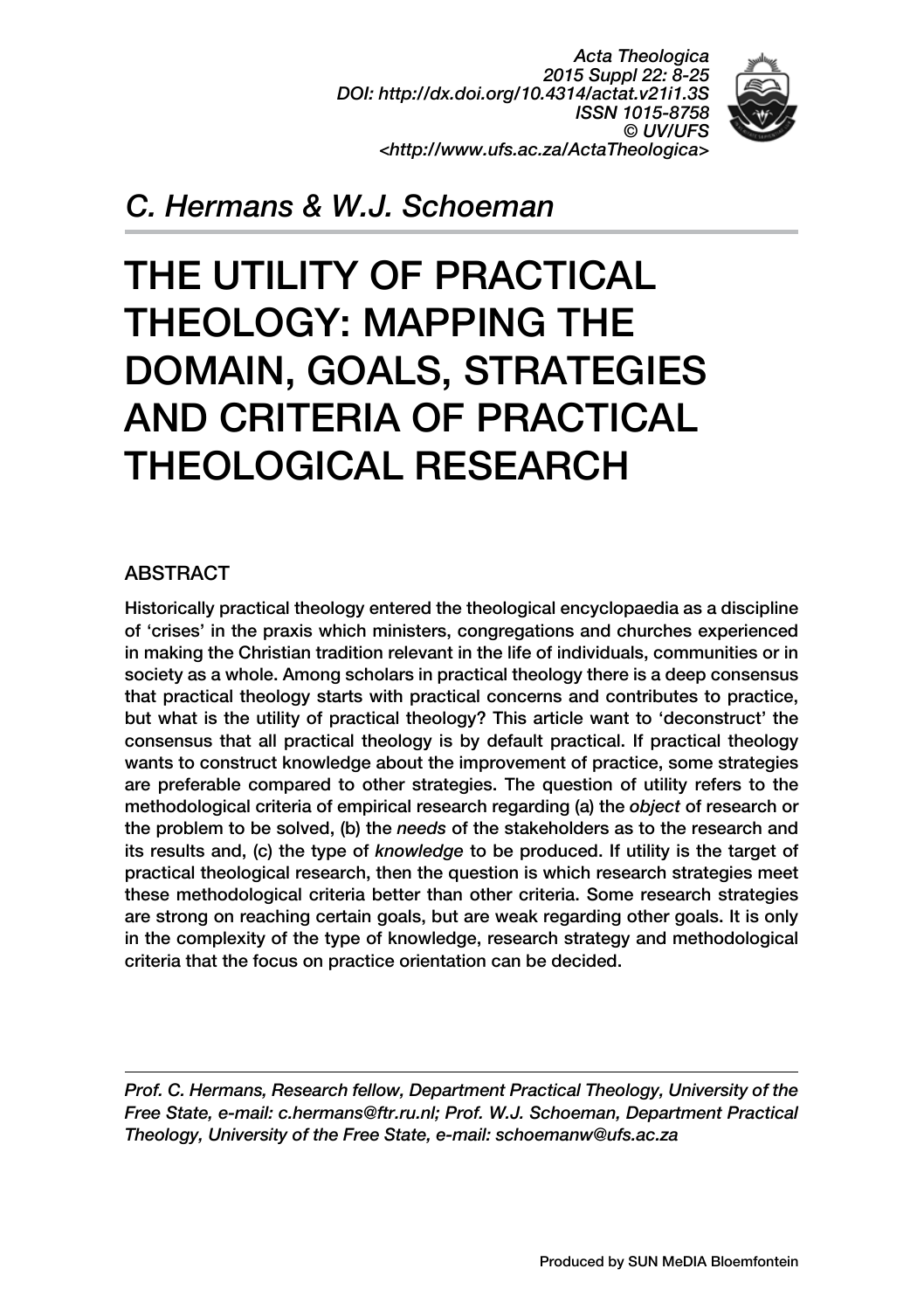### 1. INTRODUCTION

How to contribute to the future of the Christian religion in the historical, socio-cultural and societal conditions in which people live? This is the core question of practical theology as discipline. Historically, practical theology entered the theological encyclopaedia as a discipline of 'crises' in the praxis, which ministers, congregations and churches experienced in making the Christian tradition relevant in the life of individuals, communities, or in society as a whole. Don Browning, who can be regarded as one of the founding fathers of modern practical theology, formulates it as follows:

Religious communities go from moments of consolidated practice to moments of deconstruction to new, tentative reconstructions and consolidation. Then a new crisis emerges and the communities must launch into the entire process once more (Browning 1991:6).

There is a deep consensus among scholars in practical theology that practical theology starts with practical concerns and contributes to practice. According to Browning, the structure of theological reasoning runs from practice, to theory, to practice. He is even inclined to mention that this should be the structure of all theology (Browning 1991:9).<sup>1</sup> For Browning, this is not a dialogue restricted to the Christian community and the Christian sources, but a "critical reflection on the church's dialogue with Christian sources and other communities of experience and interpretation with the aim of guiding its action toward social and individual transformation" (Browning 1991:36).

What is the utility of practical theology? Some will answer this question on the basis of the role of practical theology in learning practical skills in order to do theology. We know that scholars in practical theology often argue on this basis. It is not wrong, but it does not answer the question of the practice orientation of knowledge. Of course, we can (and should) use this knowledge in theological training and education. But what type of knowledge meets the demands of practice orientation? What do we mean by utility of knowledge? How is this knowledge created in research?

In this article, we wish to 'deconstruct' the consensus that all practical theology is by default practical. We start with Rick Osmer's (2004; 2008; 2011) formulation of the 'consensus' of practice orientation, and claim that this 'consensus' does not help clarify the practice orientation of practical theology, because it does not clearly distinguish the different domains, goals, strategies and criteria of practical theological research.

<sup>1</sup> In this instance, Browning agrees with Rahner (1972).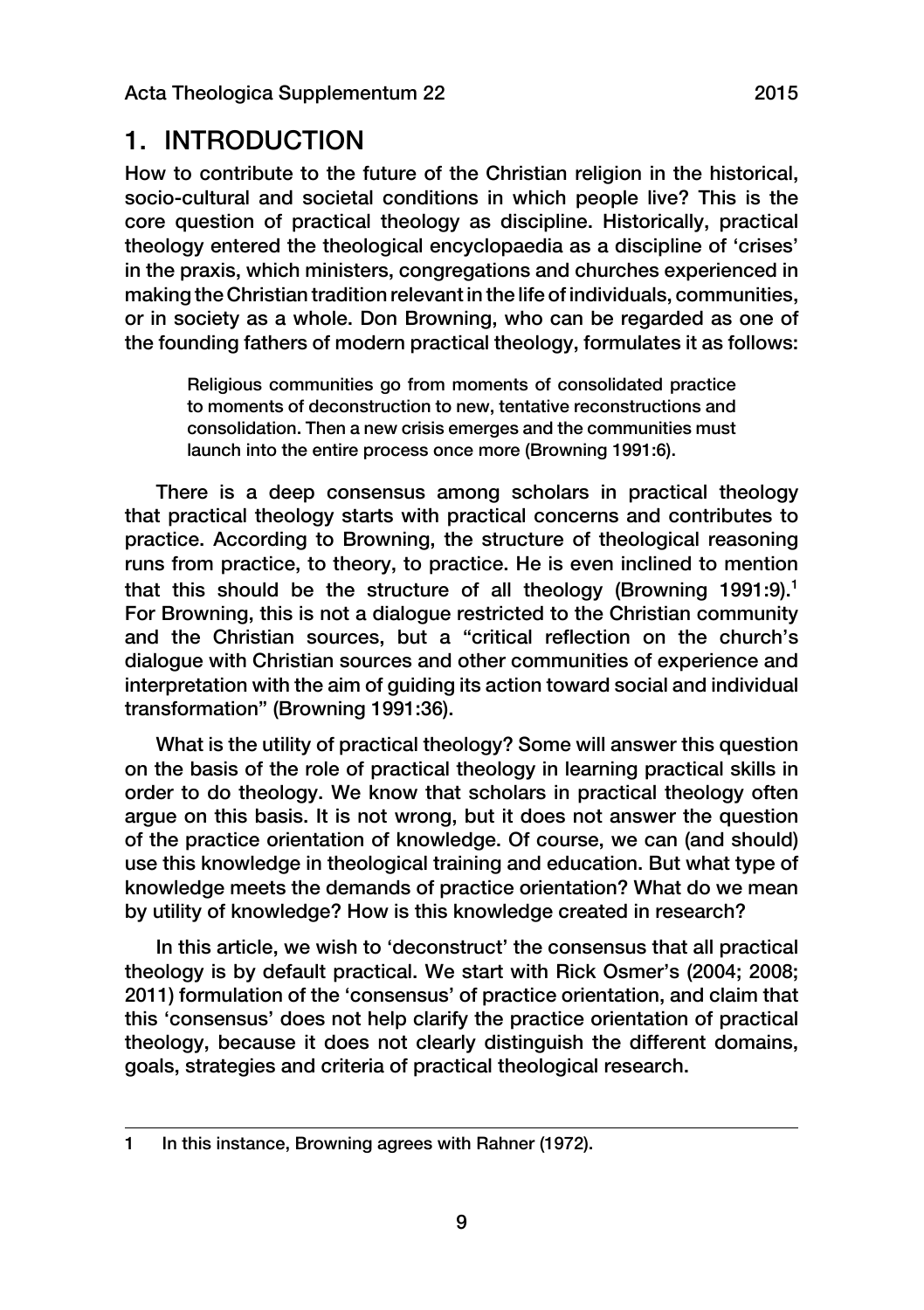First, we formulate four questions regarding Osmer's consensus of the fourfold tasks of practical theology. We take up these questions in the remainder of this article. The first issue is the role of the hermeneutical understanding of core ideas of the Christian tradition in research programmes. Next, we distinguish four goals of research programmes in terms of the types of knowledge they produce: descriptions, explanations, design, and concepts. The first three goals imply empirical research strategies. Is every research strategy fit to contribute to the development of each type of knowledge? We argue that this is not the case. If practical theology wants to construct knowledge about the improvement of practice, some strategies are preferable compared to others. Finally, we address the issue of utility in terms of methodological criteria of empirical research. Utility refers to methodological criteria regarding the *object* of research or the problem to be solved; the *needs* of the stakeholders as to the research and its results, and the type of *knowledge* to be produced. If utility is the target of practical theological research, then the question is: Which research strategies meet these methodological criteria better than other criteria?

### 2. BEYOND THE 'CONSENSUS' IN PRACTICAL THEOLOGY

Rick Osmer (2004:149), one of the leading scholars in practical theology, has put a great deal of effort into formulating the new consensus in practical theology. His 'consensus idea' is familiar with the four dimensions of Browning's (1991) practice-theory-practice orientation. According to Osmer, the major difference between his theory and that developed by Browning lies in the fact that he distinguishes four core operations within practical theology, whereas Browning distributes them across the theological encyclopaedia (Osmer 2004:150). There may be less difference than Osmer presents, if we understand the four dimensions as submovements within a practice-theory-practice orientation of all theological scholarship (Browning 1991:36). His concept of a fundamental practical theology is presented as an overarching container concept, incorporating four sub-movements, namely descriptive, historical-normative, systematic, and strategic, within a hermeneutical engagement with the community and its practices that displays the religious dimensions of the situation. In this section, we restrict ourselves to the formulation of Osmer's (2004; 2008; 2011) new consensus. We evaluate the claim of the new consensus that it builds action-guiding theories of religious praxis (Osmer 2004:152). Does the structure of the practice-theory-practice orientation, as developed in the new consensus, help practitioners improve their praxis?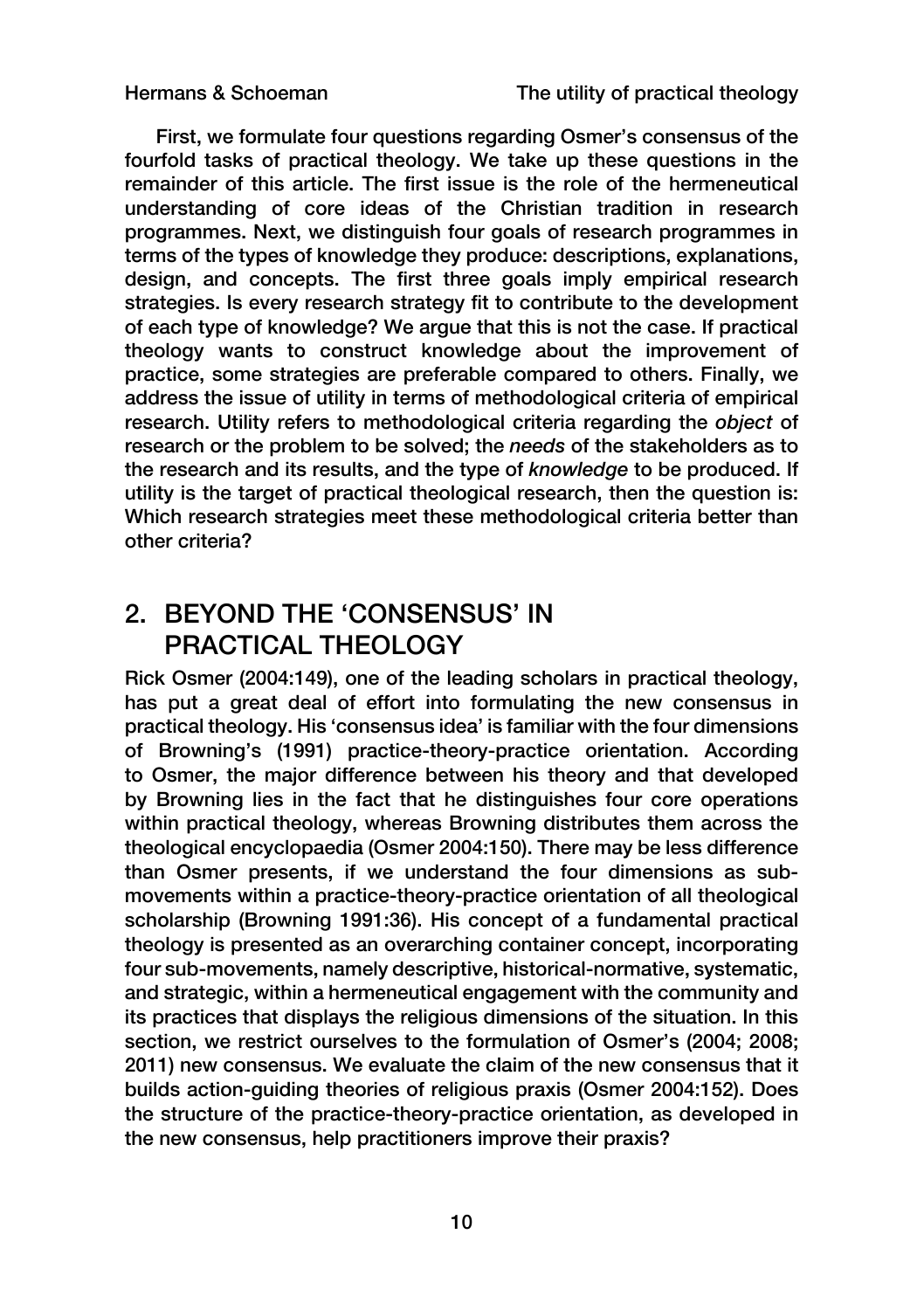What are the tasks of practical theology? According to Osmer (2011:2), there are four interconnected tasks:

- Descriptive-empirical: What is going on? Gathering information to better understand particular episodes, situations, or contexts.
- Interpretive: Why is this going on? Entering into a dialogue with the social sciences to interpret and explain why certain actions and patterns are taking place.
- Normative: What ought to be going on? Raising normative questions from the perspectives of theology, ethics and other fields.
- Pragmatic: How might we respond? Forming an action plan and undertaking specific responses that seek to shape the episode, situation, or context in desirable directions.

The central claim is that practical theology attends to four tasks along the lines of a hermeneutical circle (Osmer 2008:22-23). This hermeneutical circle is composed of five moments: pre-understanding, putting some facet of our pre-understanding in question, dialogical interplay between the horizon of the interpreter and that of the text, person or object being interpreted, and fusion of horizons and application. Osmer (2011:2) situates the fourfold task on the level of pastoral and ecclesial leadership. When practical theology emerged as an academic discipline in the modern, research university, "its task was to develop 'theories of practice' and 'rules of art' that might guide the reflective practice of the leaders of the Church" (Osmer 2011:2). According to Osmer, this level needs to be distinguished from the meta-theoretical level. Practical theologians conceptualize and carry out the four tasks differently on the basis of decisions made on a meta-theoretical level. Osmer identifies four issues: the theory-praxis relationship; sources of justification (scripture, tradition, reason and experience), models of cross-disciplinary work, and the theological rationale (Osmer 2011:3).

We wish to raise four questions regarding the formulation of the 'consensus' by Osmer:

- 1. The fourfold task is situated on the level of the reflective practitioner, not on the level of the theory formation of scholars. Scholars are not reflective practitioners within a hermeneutical circle, but critical agents within research programmes (and teaching programmes related to the knowledge created in research programmes).
- 2. Within research programmes, the empirical circle is at the heart of research programmes. The aim of research programmes is to develop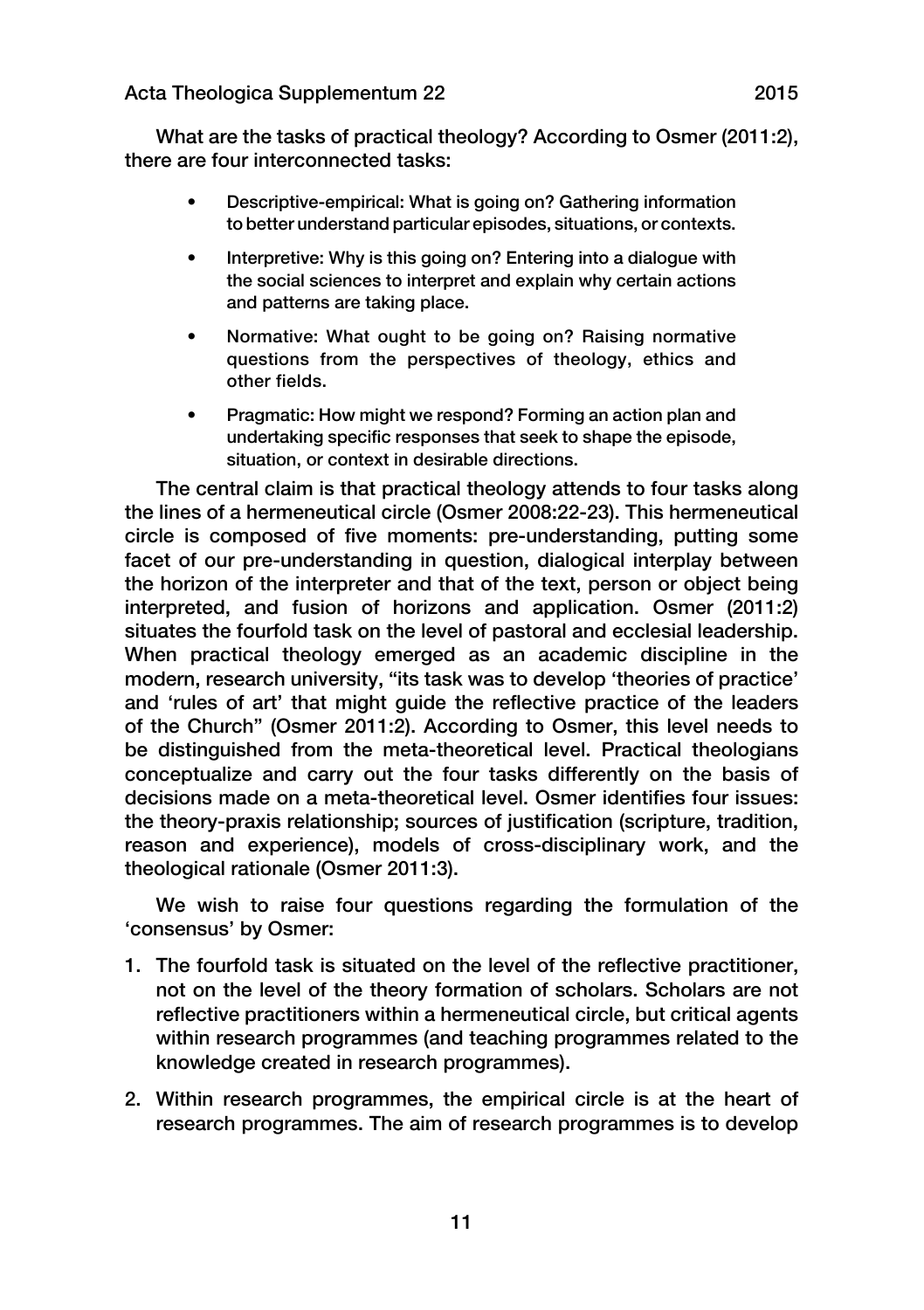new knowledge. It aims to put our knowledge claims to the test. Within theological research programmes, scholars share knowledge claims (core ideas) of the Christian community. Hermeneutical interpretation is necessary to understand the knowledge claims of the Christian community. But the hermeneutical circle is not the overall purpose of research programmes.

- 3. In Osmer's formulation, the empirical task is called the descriptiveempirical task. Descriptions are grounded on a form of attending as a spirituality of presence, and can also incorporate critical reflection on the current practice (Osmer 2008:58). The question is whether descriptions are the only type of knowledge of practical theological research programmes. Research programmes also incorporate other forms of knowledge such as explanations and designs of interventions.
- 4. In the creation of knowledge, scholars can use different research strategies. Not every type of research strategy meets the demands of practical relevance or utility. Osmer is aware of the role of different strategies of inquiry. But we think that the difference in research strategies needs more attention precisely in view of the question of practical relevance. Which research strategies are more appropriate in terms of the utility of practice?

## 3. WHAT IS A RESEARCH PROGRAMME IN PRACTICAL THEOLOGY?

If practical theology is about the development of 'theories of practice' and 'rules of art' (cf. Osmer), then the first question is: What is a research programme in practical theology in which 'theories of practice', and so on are built? The work of scholars in practical theology cannot be situated on the level of reflective practice, but on the level of a research programme (and in relation to this, an educational task). Practical theologians contribute to practice (for example of leaders, congregations, believers) by developing research programmes, creating knowledge about practices in which they are interested. In this section, we will first formulate a concept of a research programme based on the work of the Dutch philosopher of science Kuipers (2001; 2005; 2007), who positions himself as a neoclassical scholar in the line of Kuhn and Lakatos. Next, we will discuss the thorny issue that practical theology starts from a hermeneutical preunderstanding of the Christian practice. Can we acknowledge the fact to share notions grounded in the Christian traditions, on the one hand, and put our knowledge claims to the test, on the other?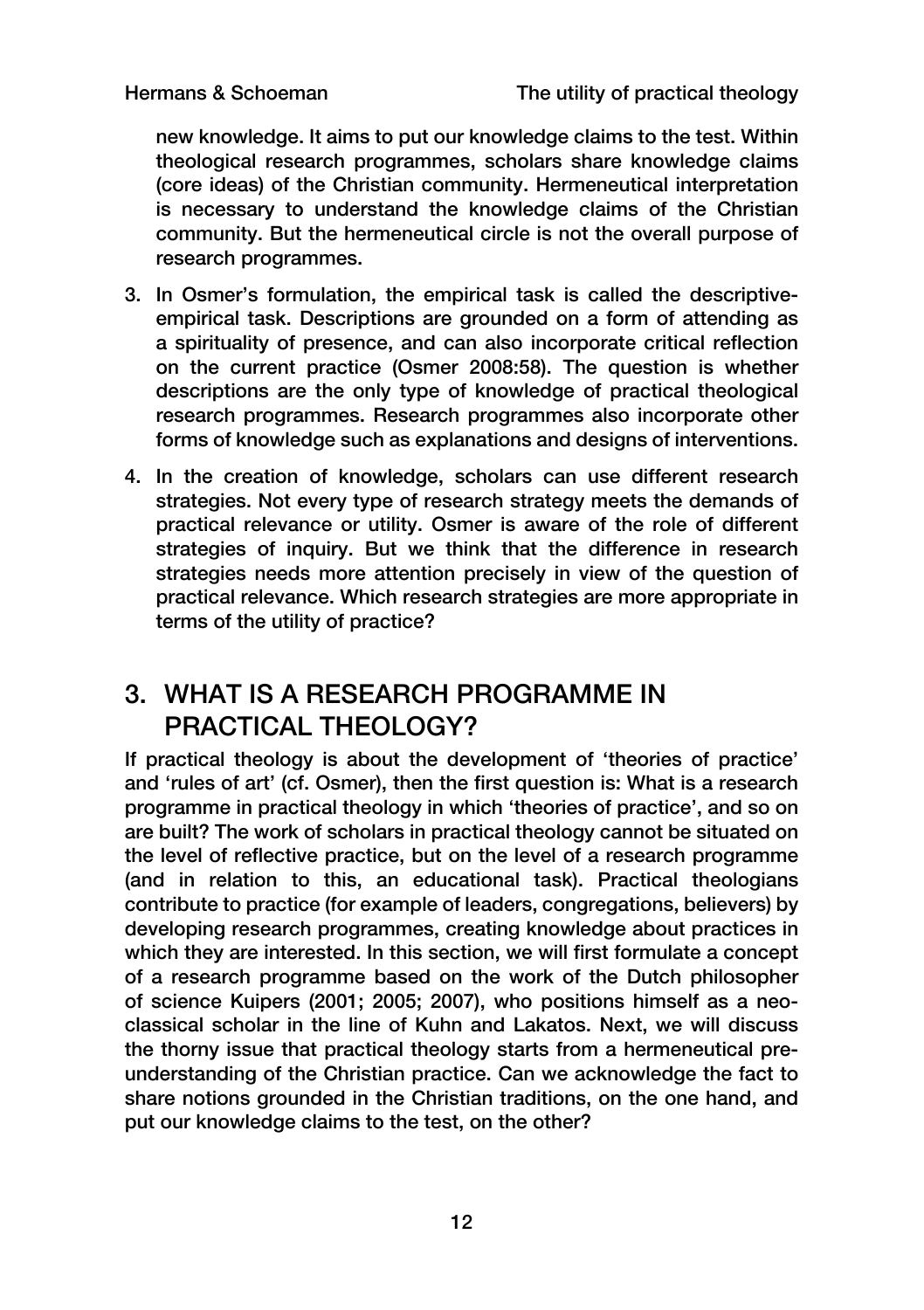#### Acta Theologica Supplementum 22 2015

Research is fundamentally an interested enterprise; it serves the agenda of a research programme. Kuhn and Lakatos introduced this idea into the philosophy of science. Since the 1980s, it has become more or less accepted that science develops in encompassing units called research programmes (Kuipers 2007:2). The development of scientific knowledge does not proceed through the development of specific hypotheses and theories, but in more encompassing terms. Structural features of research programmes are:

a *domain* of existing or not yet existing phenomena; the *goals* of solving some problem associated with it, be it finding its true description or its true theory, or the construction of an intended intervention or concept,<sup>2</sup> a *core idea*, or a set of coherent ideas couched in a certain vocabulary, about how to solve the problem, and additional ideas, *heuristics*, suggesting how to safeguard the core idea against prima facie failures to solve the problem (Kuipers 2005:31; 2007:63-64).

What is the domain of practical theology? Christian practice as religiouscommunicative action naming God? In the past decades, the domain of the research programme of practical theology widened: from the practices of ministers, to the practices of believers within the community of the Church, to the practices of Christian believers in the coordinates of Church and society (public domain), to the interaction between Christian believers with adherents of other religions (Hermans 2014). This widening of the material object of practical theology has created more diversity in research programmes in practical theology. Where some research programmes include religion on the World Wide Web and in virtual communities, others focus on the practices of ministers and congregations.

A core idea of research programmes in practical theology regards the origin of naming God in the narrative of death and resurrection of Jesus Christ. It is impossible to build a research programme in practical theology beyond the core notions of our epistemic community. All inquiry is from 'accepted' knowledge within an epistemic community to 'new' knowledge. Research aims at expanding our knowledge, but it does not start from nowhere, nor do we need to presuppose "universal, hard and fast premises, clear-cut concepts, straight and narrow theories and universal, irrefutable test results" (Van der Ven 2010:95). This is the epistemological position of strong rationality. There is no research programme that does not start from ideas, which are accepted within an epistemic community

<sup>2</sup> Problems refer to what we '*do not know*' about a phenomenon (such as a professional practice or congregational development) and the challenges related to it.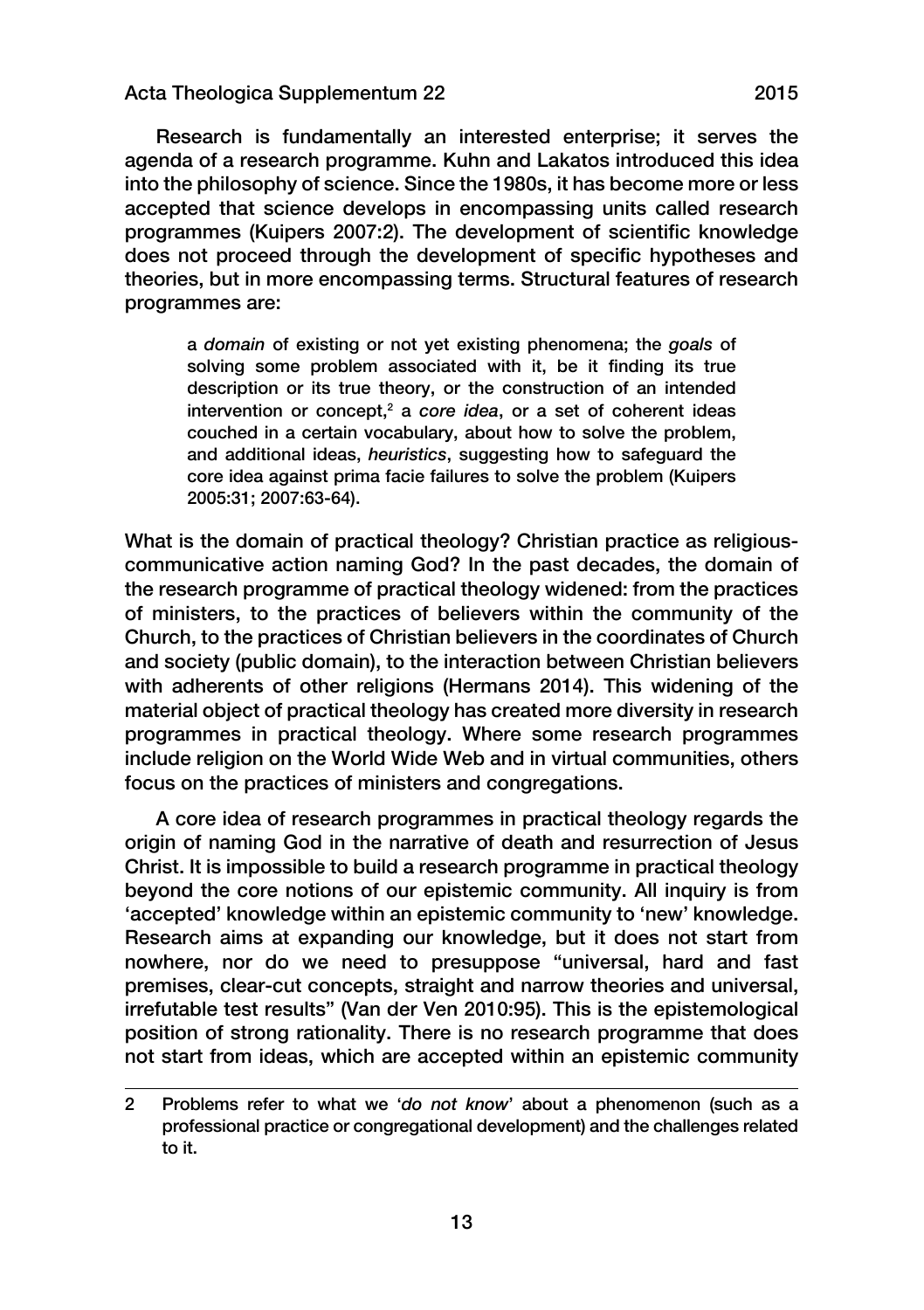as knowledge base. "We begin our conversations by bringing our fallible views and judgments to those who traditionally make up our epistemic communities" (Van Huyssteen 1999:265). Each judgment is made in the context of a specific community, and is based on arguments and ideas that are accepted in that community. We cannot abstract from a *conversational context* when justifying concepts, ideas and viewpoints. This is the epistemological position of 'weak rationalism'. We cannot claim absolute knowledge. We are part of an epistemic community in which we share concepts, ideas and viewpoints but at same time accept that we only have fallible knowledge, which can stand the test of falsification.

'Weak' rationalism demands that we should extend our individual evaluation to communal evaluation, and further to trans-communal evaluation (Van Huyssteen 1999:265). This does not imply a demand to include all possible rational agents in our justification, regardless of time and place. If we were to demand this, it would be impossible to determine the validity of our justifications. Scientific truth is something that is established over time by the community of inquiry, including future generations and different contexts. The principle of fallibilism<sup>3</sup> demands that we need to ground scientific theory not in the origins of our knowledge (context of discovery), but in the rules and norms of inquiry (context of justification). "Our claims to knowledge are legitimized not by their origins — for the origins of knowledge are diverse and fallible — but rather by the norms and rules of inquiry itself" (Bernstein 1971:175).

What is the distinctive role of the hermeneutical or interpretative task and the empirical task in a theological research programme? In a research programme, the hermeneutical task aims at understanding the meaning of practices from the perspective of the epistemic community that is involved in these practices. In order to understand what healing means for a specific (type of) evangelical community, we need to understand hermeneutically the meaning this community connects with this practice of healing. But it is wrong to say that the four tasks are related to each other within a hermeneutical circle. The tasks function within a research programme that aims to solve problems within a specific domain (e.g.,religiouscommunicative practices) based on a core idea or set of related ideas (e.g., the Christian origin narrative of death and resurrection of Jesus Christ). The hermeneutical task plays a role in the context of discovery, but not in the context of justification. In this instance, the empirical task is centrally based on the principle of fallibalism. We put the knowledge of an epistemic community to the test with the help of the norms and rules of

<sup>3</sup> The principle of fallibalism states that all knowledge is fallible, i.e. it must be possible to refute a knowledgr claims based on the norms and rules of inquiry.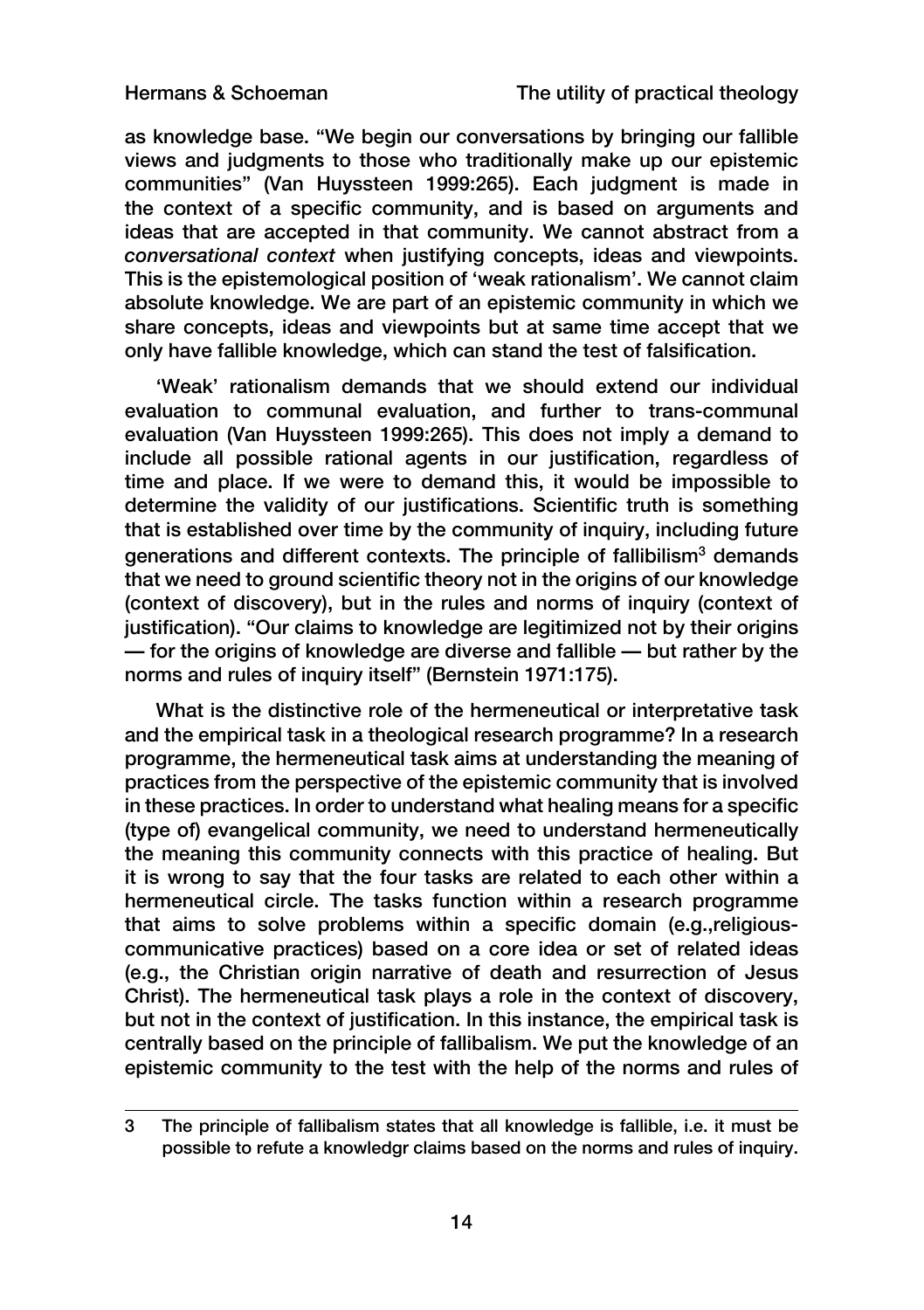inquiry. If some image of God blocks the practice of mourning for believers in a certain type of Christian community, the insight fulfills a critical role towards a theological pre-understanding which considers this image to be beneficial for believers who mourn over a beloved one (Zuidgeest 2001).

## 4. GOALS OF PRACTICAL THEOLOGICAL RESEARCH

The overall goal of practical theological research is to solve problems in the domain which is the target of a research programme. In the 'consensus', the general idea is that all practical theological research contributes to solving practical problems. But, is this really the case? In this section, we will distinguish different goals of practical theological research. Following Kuipers (2001; 2005; 2007), we distinguish between four goals of a research programme, based on the type of knowledge it produces, namely descriptions, explanations, designs and concepts.

Descriptive programmes are the first type of research. They are meant "to describe a certain domain of phenomena, primarily in terms of individual facts (individual programmes) or primarily in terms of general observable factors (general or inductive programmes)" (Kuipers 2001:6; 2007:59). Individual facts are, for example, specific rituals of different Christian denominations. General observable factors refer to, for example, the experience of a divided self. According to James (1961:114-142), all of us have some amount of discordancy in our character, but in some this heterogeneity is more extreme than in others. Human beings want to overcome experiences of a divided self, because the self is experienced as being in conflict with itself, thus causing anxiety. Descriptive programmes are also known as observation programmes: the research takes the form of more or less selective observations, and the resulting facts are couched in so-called observational terms. We like to stress (again) that observational terms are not given by the natural world, but are created through a theoretical lens through which researchers examine their research object.

Explanatory research programmes have a different aim: "They are directed at the explanation and further prediction of the observable individual and general facts in a certain domain of phenomena" (Kuipers 2005:29). An explanatory programme is (quasi-)deductive, whereas a descriptive programme is dominated by inductive reasoning. Explanatory programmes are always built on underlying descriptive programmes. Different explanatory programmes can arise from the same descriptive programme. For example, observations of religious rituals, practices, beliefs and emotions can be explained by different theories. For example, secularization theory (e.g., Bruce 2011) and religious market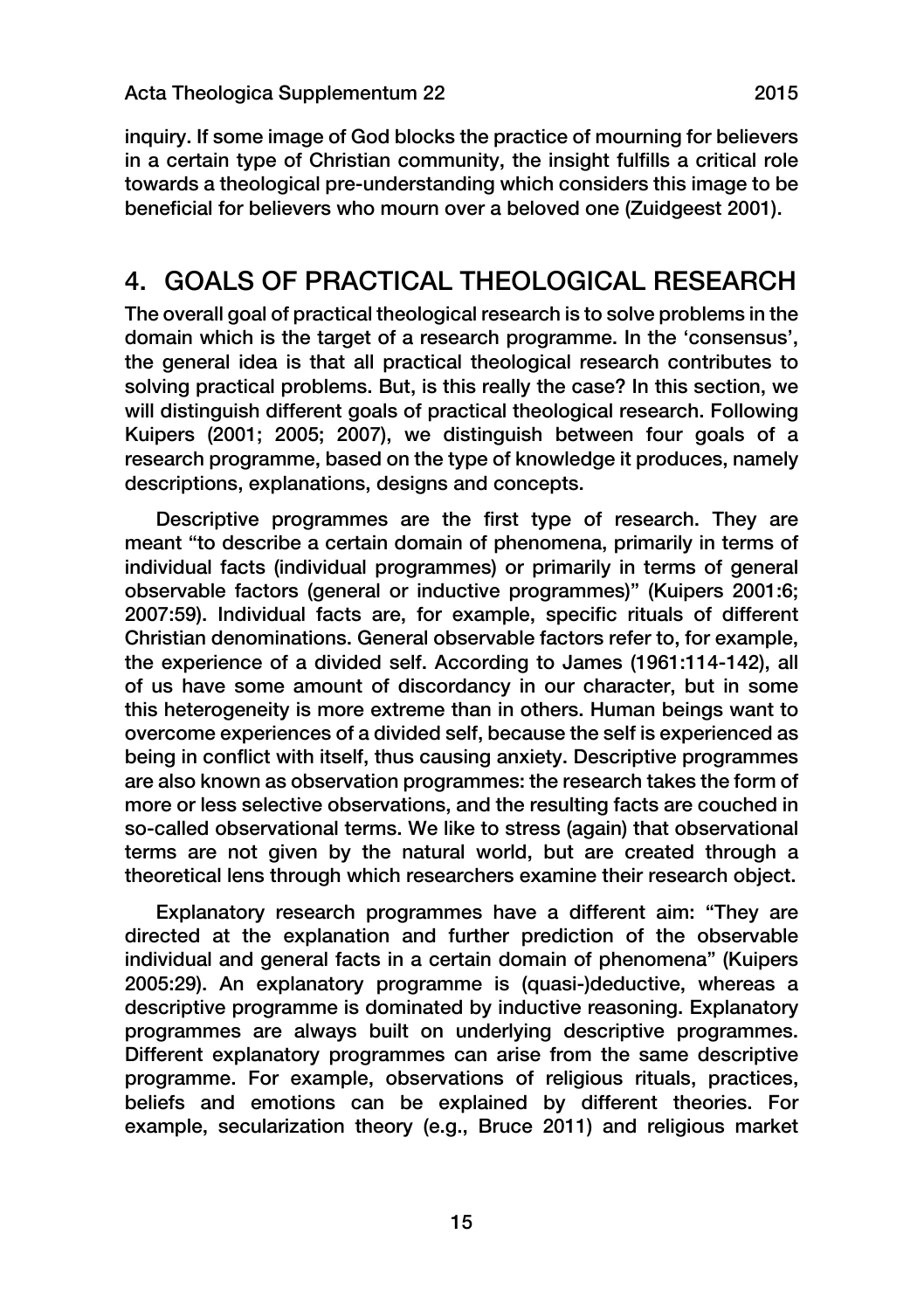theory (e.g., Stark & Finke 2000) both profess to explain religious decline and revival. Next, we could critically evaluate to what extent these theories indeed envisage elements of religious decline and/or revival (Aarts *et al.* 2008; Aarts 2010; Sterkens & Vermeer 2012).

Intervention design research programmes involve the development of knowledge *on* interventions (in terms of the improvement of a certain practice) or *from* interventions (in terms of the construction of a certain practice). This type of research is often neglected in favour of description, explanation and prediction. However, research in the field of organizations and policy is mainly design research (Van Aken *et al.* 2008) or policy research (Verschuren 2009a). Since design programmes often use knowledge obtained in descriptive and explanatory programmes, the design process will only be considered *scientific* if it is not fully based on existing knowledge and techniques. That is, new theories have to be developed or new experiments have to be performed if a design programme is to be scientific (Kuipers 2005:30). Or, we can imagine design research into the development and testing of a protocol of pastoral counselling of people in different contexts (e.g., hospital settings and religious institutions) and different religious groups (e.g., different Christian Churches). It could include research into the development and implementation of a programme format for television (or internet), structured according to the core aspects of a spiritual biography.

Finally, explicative research programmes are directed to concept explication, that is the formal construction of simple, precise and useful concepts that are similar to given informal concepts (Kuipers 2007:62). The strategy of concept explication starts by deriving conditions of adequacy from the intuitive concept to be explicated and, if relevant, from empirical findings, which the explicated concept will have to satisfy, and evident examples and counter-examples that the explicated concept has to include or exclude. Explication may go beyond what the explicated concept has to include or exclude and beyond the explication of intuitive concepts. It may also aim at the explication of intuitive judgments, including their justification, demystification or even undermining.

### 5. RESEARCH STRATEGIES OF PRACTICAL THEOLOGY

What type of research strategy should get preference in practical theological research? The choice of a research strategy is, in "real academic life", often related to the preferences of the researcher. Researchers often continue to use research strategies in which they have been successful. However, research strategies should be chosen in view of the goal of the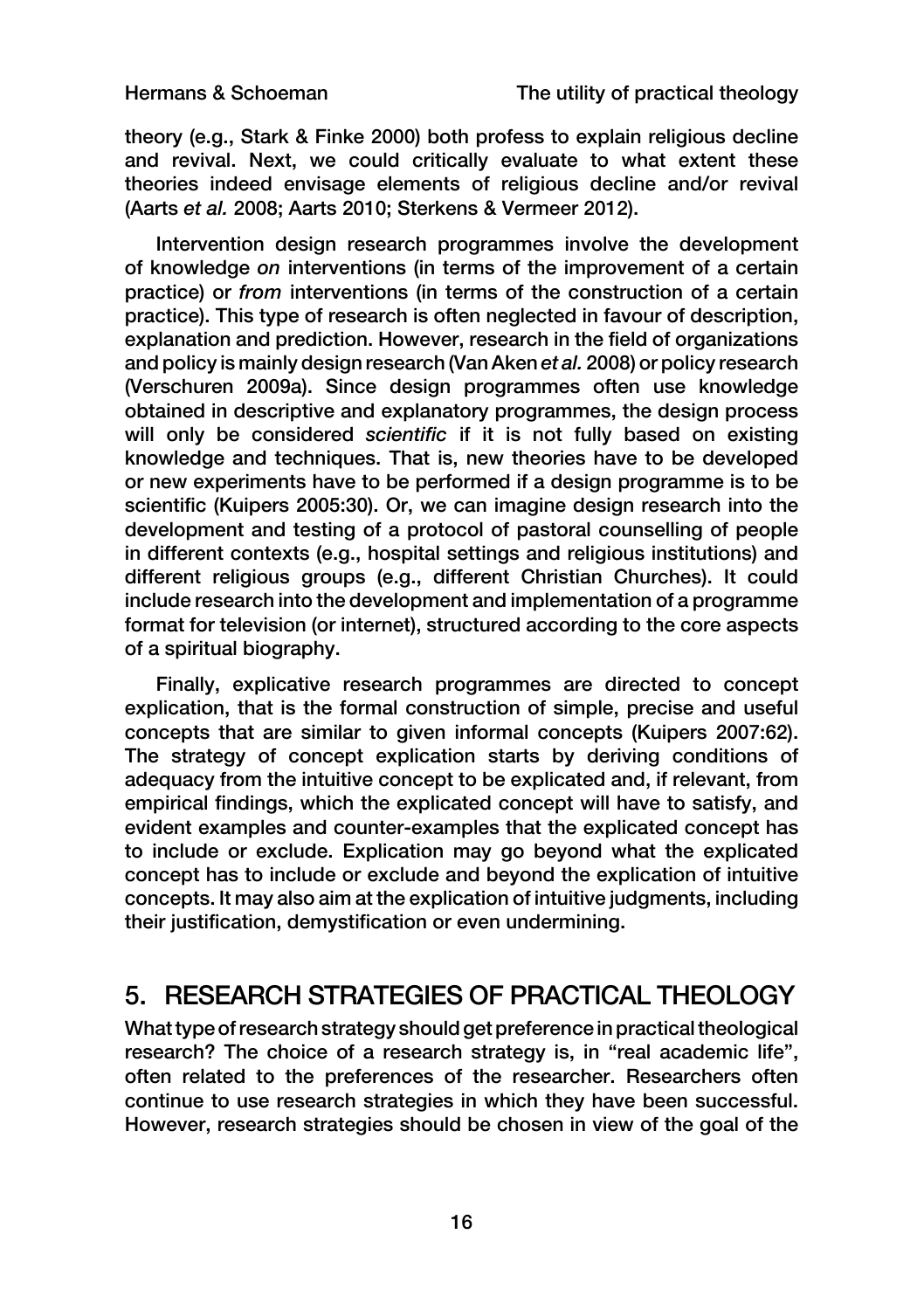research and the research question related to this. In this section, we will first distinguish seven main categories of a research strategy. Then we will answer the following question: Which type of research strategy is useful to develop a specific type of knowledge?

A research strategy incorporates all the decisions of the research design. It includes the method of research, in the sense of data collection and data analysis, but also decisions, whether it is theory oriented or practice oriented, about the depth or width of the research, the number of research units, and so on (Verschuren 2009a). Creswell formulates nine core questions which a research strategy should answer, including what we want to understand better about our topic, the unit(s) that we want to study, method, data analysis, how to validate our results, ethical issues, and the practicality or value of the result (Creswell 2003:49-50). We will follow the typology of research strategies as offered by Verschuren (2009a; 2009b). The reason for this is that his typology is interesting in view of the discussion on utility in the next section. In general, the majority of authors focus on the same research strategies that exist in the field. The major difference is the ordering of the research strategies.

Research strategies can be distinguished regarding the input of the research that forms the basis of the analysis. The first question in choosing a research strategy is: What do we analyse? In data-based strategies, what we analyse is data that is available through empirical observation. The input in human resource-based research is capacities of the human mind (reflections; analysis) (Verschuren (2009a:36).

In data-based types of research strategy, the next decision relates to the choice for quantitative or qualitative approaches (Creswell 2003:13-17; Verschuren 2009b:280-282). The choice for quantitative approaches is led by the need to generalize the insights of the research. In order to be able to generalize the results, the focus of this research strategy is on the magnitude (mass) of a phenomenon, large samples, and external validity (a-selective method of sampling; e.g., does the sample reflect the population?). Qualitative research aims at depth of understanding of a phenomenon, and internal validity. Depth refers to the variety of the phenomenon, which demands for interpretative and comparative ways of analysing the data. Internal validity refers to questions regarding the process of production of the data, namely whether the observed data reflect the ontological reality which exists 'out-there'. The focus of qualitative research calls for small samples, and labour-intensive processes of data collecting and data analysis.

There are two main types of research strategies in quantitative types of data-based research, namely correlational and experimental testing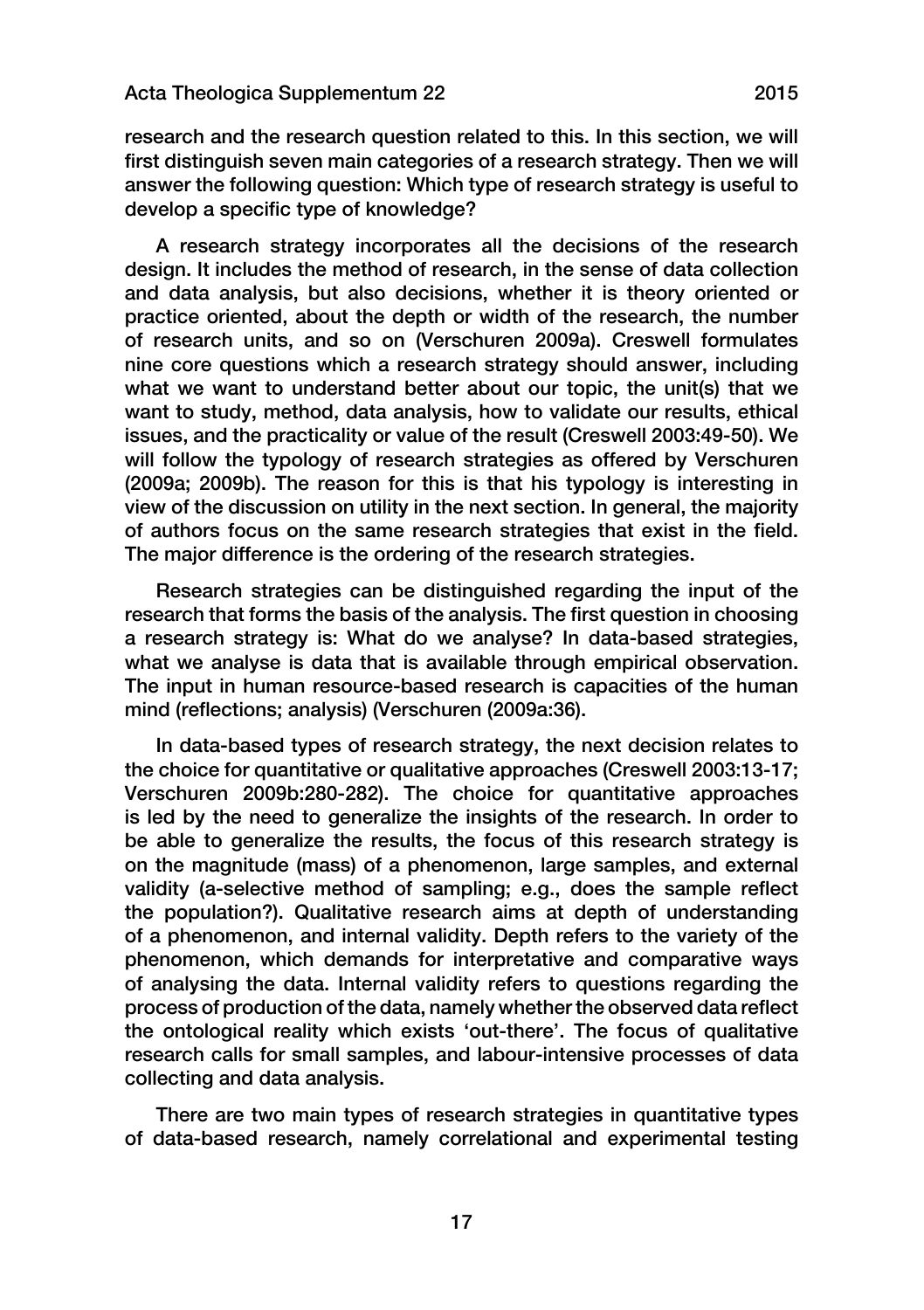designs. Correlational research is more than survey research, although this is the major kind of research in this type (Bryman 2008:45). In this type of research, the main operation in data analysis is establishing the association between phenomena. Correlation coefficients give insight into the strength and direction of this association. Based on the correlation coefficients, other types of multivariate analysis are possible, such as scaling techniques, factor analysis, and regression analysis. Subtypes within this category are survey research, panel research, trend research, and cohort research. Experimental testing designs include a manipulation of the independent variable (e.g., an intervention) in order to determine whether it does have influence on the dependent variable (such as the beliefs, attitudes and behaviour of people) (Bryman 2008:50). There are two types of experimental designs: true and quasi-experimental designs. True designs demand that the researcher can manipulate all the variables involved in the research. Subjects are distributed on a random basis to different treatment conditions. This type of research is conducted in laboratory settings (e.g., in psychology). Quasi-experimental designs are conducted in real-life situations in which not all variables can be manipulated (e.g., the composition of the groups involved in the different treatments cannot be randomised).

We distinguish three types of research in qualitative research: Q-type research, q-type research, and design research (see Verschuren 2009a; 2009b). The Q-type of qualitative research is characterised by an inductive approach, in the sense that it is driven by empirical data and not by theory (e.g., assumptions derived from theory). It uses labour-intensive methods of data collection (open interviews, observation) and of data analysis (interpretation, constant comparative method). The research process is flexible and evolves in response to the lived reality of the phenomenon of the research (such as life narratives, ritual expressions, group decisionmaking processes). Different subtypes can be distinguished within this category: grounded theory (Glaser & Strauss 1967), ethnographic research, narrative research (De Haardt *et al.* 2014), discourse analysis (Wijsen 2013) and phenomenological research (Heimbrock 2007). Within qualitative research, the q-type resembles quantitative research, in the sense that it follows mainly a theory-driven approach and the empirical cycle (from theory to data and back to theory). But this type shares the use of qualitative methods of data collection and data analysis with the Q-type of qualitative research. The two most well-known variants of this strategy are the comparative case study (Yin 2009) and the qualitative survey (Jansen 2010). The third type of qualitative research is practiceoriented research or design research. The difference between the first two types is that this type implies an intervention. The start and goal of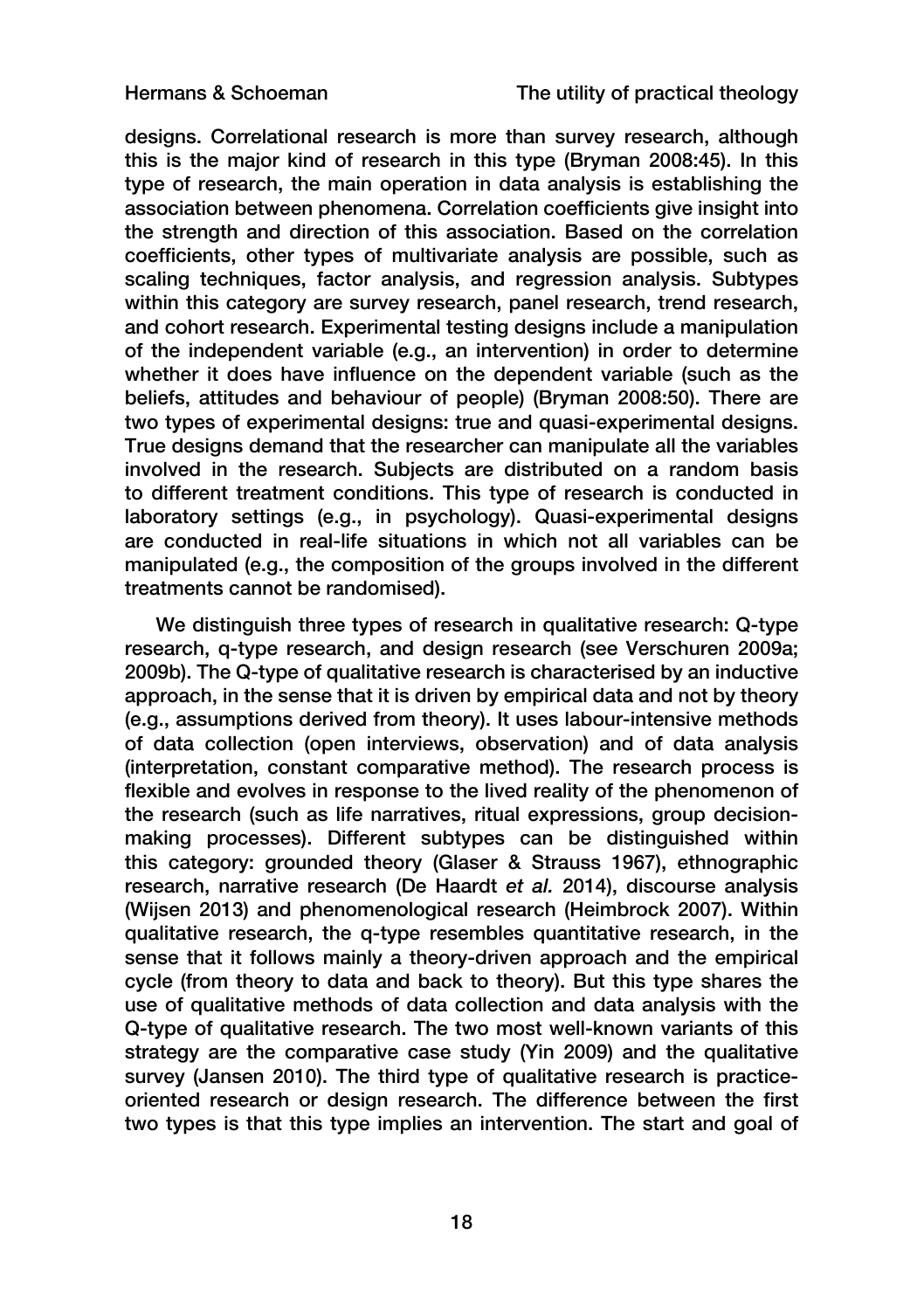practice-oriented research is an intervention (or action) problem, and not a theoretical knowledge problem as in the quantitative testing research (see above). The problem of the research can be either the improvement problem, or a design problem. In the former, the focus is to improve a practice *from* an intervention (Verschuren 2009b); in the latter, the focus is *on* interventions, e.g., designing interventions (Mckenney & Reeves 2012).

All the strategies mentioned above are data driven. There are also strategies driven by the capacity of the human mind to produce knowledge. Verschuren (2009a) calls them human resource-driven research. He distinguishes two subtypes: knowledge-based research and reflective research. By contrast, the inputs for human resource-based research are capacities of the human mind. In knowledge-based research, the input is knowledge that exists in literature and/or in the heads of experts. By confronting and analysing these insights, the researcher endeavours to produce new knowledge. Examples are literature research, Delphi research (Keeney *et al.* 2010), and focus groups with experts (Stewart & Shamdasani 2015). In reflective research, the knowledge basis does not exist in literature and/or in the mind of experts, but is produced by the reflective capacity of the researcher. In this type of research, the researcher is an instrument for both 'observation' and analysis.

We can now answer the question as to what degree a research strategy can serve different goals? Figure 1 presents an overview of our analysis. Correlational research strategies are strong in producing descriptive and explanatory knowledge. Experimental strategies are strong in producing explanatory knowledge, e.g., knowledge on the causal relationship between x and y. There is a difference between experimental and quasi-experimental research in this regard. As explained earlier, quasi-experimental research is conducted in real-life situations, in which not all variables can be manipulated. The strength of producing causal explanations is, therefore, weaker in quasi-experimental than in experimental research. Hence, we place a '+' between brackets for quasi-experimental research. The three other data-driven strategies are weak in producing explanations. Both the Q-type and the q-type are strong in producing descriptions. The Q-type is also useful in producing new concepts using an inductive approach. This is different with the q-type, which is theory driven, because it takes the existing knowledge base as the frame of reference of the research. There is one type of research design in the q-type. It is strong in developing knowledge on interventions, namely the comparative case study design. Design research is very strong in producing new knowledge on (and from) interventions, but it can also serve the goal of producing new concepts. Both types of human research strategies have their strength on concept explication.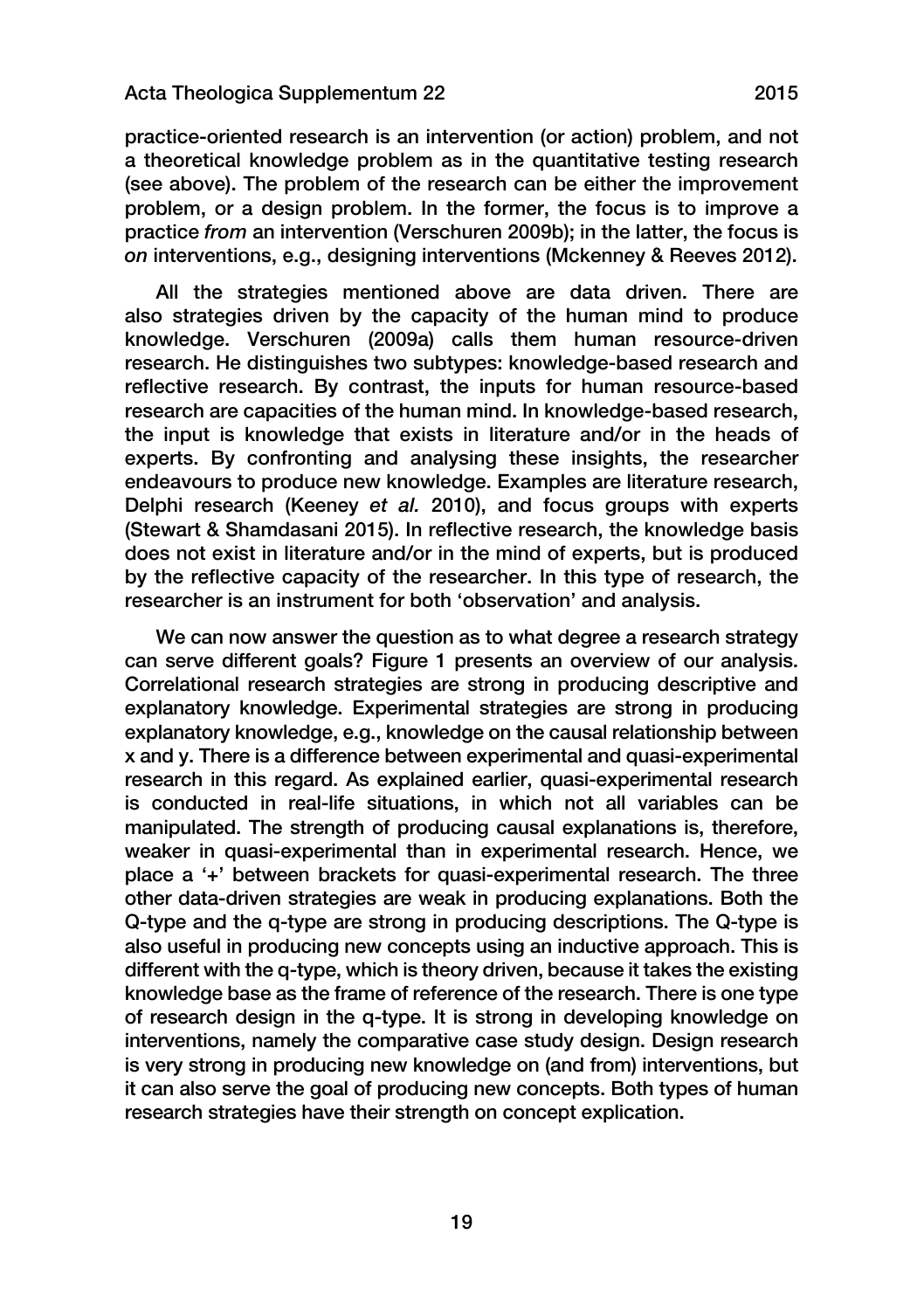|                      | <b>Descriptions</b> | <b>Explanations</b> | Designs of<br>interventions | Concepts        |
|----------------------|---------------------|---------------------|-----------------------------|-----------------|
| Correlational        | $++$                | $^{\mathrm{+}}$     |                             |                 |
| <b>Experimental</b>  |                     | $+(+)$              | $++$                        |                 |
| Q-type               | $++$                |                     |                             | ٠               |
| q-type               | $++$                |                     | (++)                        |                 |
| Practice<br>oriented |                     |                     | $++$                        |                 |
| Knowledge<br>based   |                     |                     |                             | $^{\mathrm{+}}$ |
| Reflective           |                     |                     |                             | ++              |

Figure 1: The extent to which research strategies can serve different goals of research

 $=$  not useful

 $=$  useful

++ = very useful

### 6. CRITERIA OF PRACTICAL THEOLOGICAL RESEARCH

In conclusion: What can practical theological research contribute to the practice of believers, professionals, and congregations? In order to answer this question, we will relate different types of practical theological research to different criteria of research. Some criteria are related to the question of truth; others are related to utility. What we intend to clarify is that some types of research score high on truth, others score high on utility, and again others score high on both criteria.

We start by making a distinction between two types of criteria in scientific research, namely internal-scientific or theory-oriented criteria and externalscientific or practice-oriented criteria (Verschuren 2009a:29). The majority of handbooks on methodology only refer to internal-scientific criteria, namely internal validity, external validity (or generalizability), verifiability of the results, and cumulativity of theory development (Bryman 2008). With regard to the utility of research, we need external-scientific criteria. Regarding the question of utility, Verschuren introduces three demands referring to the *object* of research or the problem to be solved, the *needs* of the stakeholders as to the research and its results, and the type of *knowledge* to be produced (Verschuren 2009a:18-19). We will briefly elaborate on each type of demand. As to the object of research, the main question is: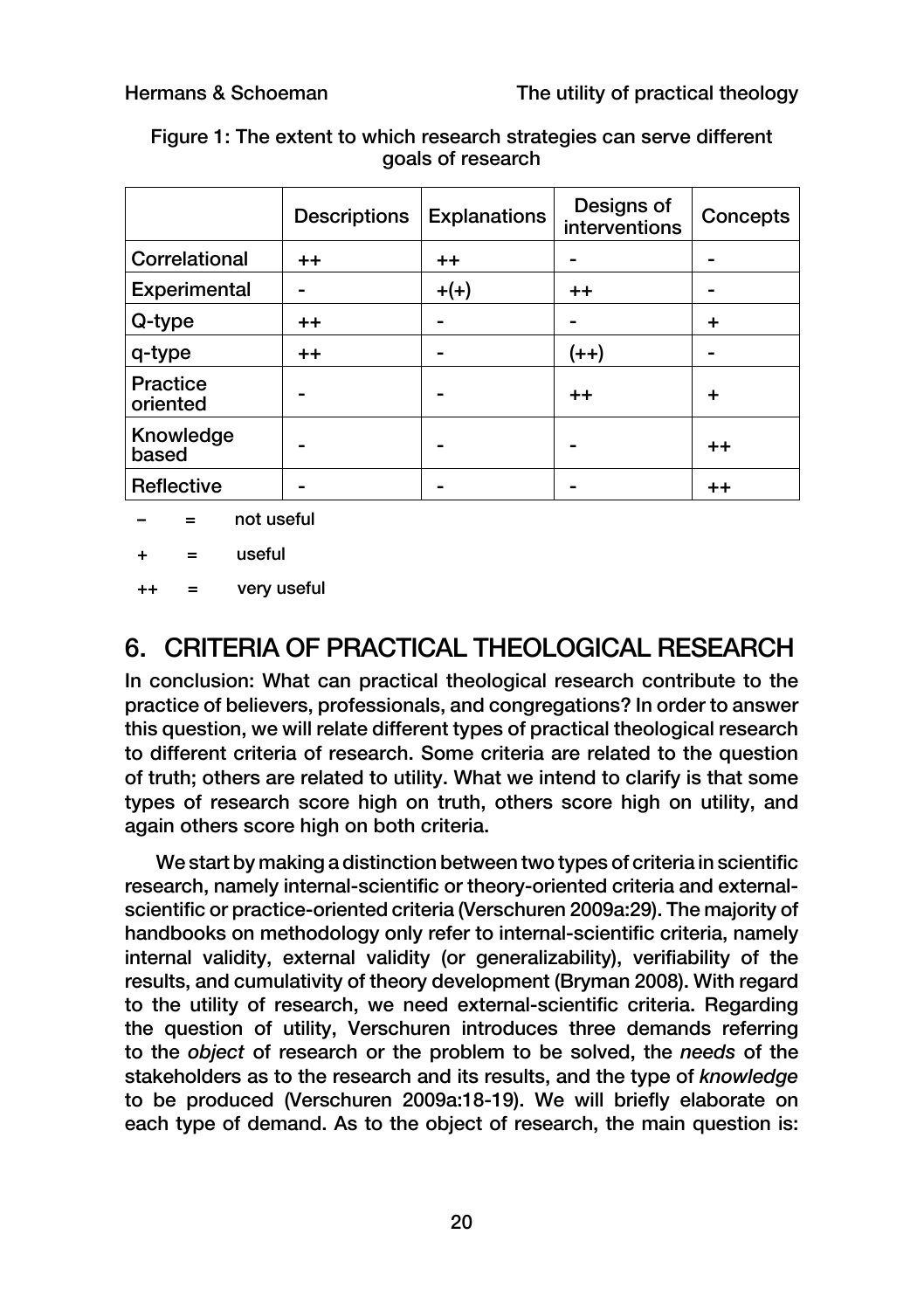What are the characteristics of the problem we are researching? What are the characteristics of the problem in practices in the real-life world? Do we seek the uniqueness of phenomena and their variability in different local contexts? Did the phenomenon emerge relatively recently, which implies that we need to incorporate aspects that are relatively unknown to us? Do we include the social processes influencing the phenomena that we research? Is the interconnectedness (interaction) between people influencing the phenomena of our research? Are we able to incorporate the specificity of different subgroups in our research?

The next demand of utility relates to the needs of stakeholders. These needs result from the fact that stakeholders want to do something with the knowledge that is produced in the research; for example, make a decision, develop a plan, perform a ritual practice, and so on. Verschuren (2009a:20-21) distinguishes four criteria in this category: comprehensibility, acceptability, legitimacy, and research as learning process. In order to understand that the knowledge produced in the research fulfils their needs, the results must be comprehensible for stakeholders. The stakeholders must accept the knowledge as relevant. They must perceive the knowledge and the way in which it was produced as legitimate. And finally, the stakeholders need to be involved in a learning process that helps them change.

The last demand of utility relates to the type of knowledge produced in the research. Verschuren (2009a:21-22) distinguishes the following criteria in this category: holism, interdisciplinarity, context restraint, profoundness, and transformation. Holism refers to the fact that one researches the entire phenomenon, studying the real-life phenomenon, in the conditions of time and place as it manifests itself. Interdisciplinarity refers to the fact that many real-life problems cut across different disciplines. The knowledge is bound to the context in which it is gathered. Profoundness refers to the fact that behind problems, a myriad of causes can influence this problem. Finally, transformation refers to the fact that it does not suffice to understand phenomena. The important issue is whether the problem can be addressed and whether the stakeholder can do it.

Based on the formulated criteria, we can now answer the following question: Which research strategy in practical theological research fulfils the demand of utility more than other strategies? As Figure 2 shows, the two data-driven, quantitative strategies are strong on internal criteria. It is also clear that they are weak in fulfilling demands of utility. The three qualitative, data-driven strategies score high on utility, but they can also deal with internal scientific criteria of truth. The two human resource-related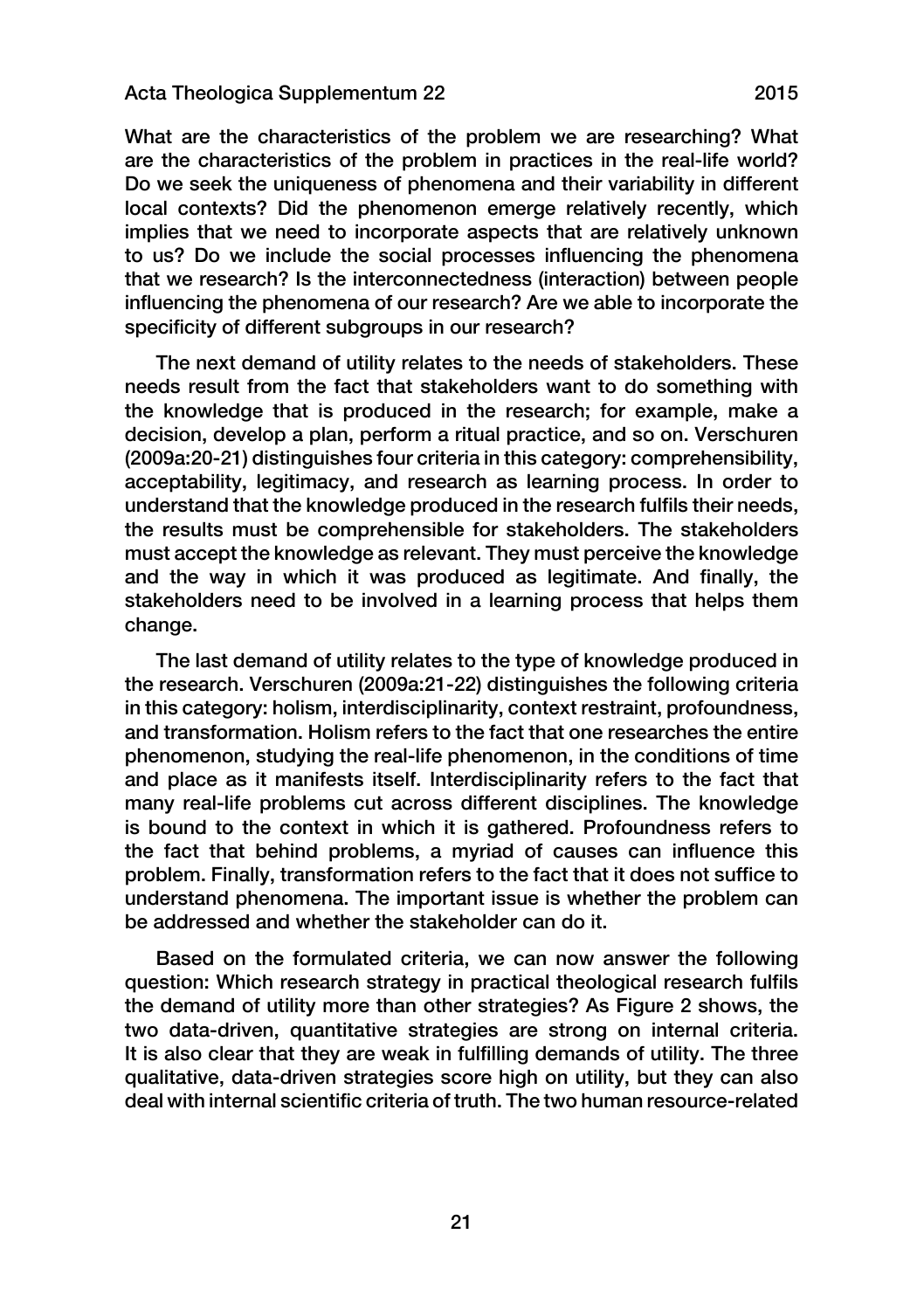strategies score well on practice-oriented demands, but are weak with regard to internal scientific criteria.

|                     | Theory-<br>oriented    | Practice-oriented (utility) |                          |                      |
|---------------------|------------------------|-----------------------------|--------------------------|----------------------|
|                     | Internal<br>scientific | Object<br>οt<br>research    | Needs of<br>stakeholders | Type of<br>knowledge |
| Correlational       | $+ +$                  |                             | -                        |                      |
| <b>Experimental</b> | $^{\mathrm{+}}$        |                             | ٠                        |                      |
| Q-type              | ٠                      | ٠                           | $^{\mathrm{+}}$          | $^{\mathrm{+}}$      |
| q-type              | ÷                      | ÷                           | $^{\mathrm{+}}$          | $^{\mathrm{+}}$      |
| Design<br>research  | ÷                      | $+ +$                       | $^{\mathrm{+}}$          | $^{\mathrm{+}}$      |
| Knowledge<br>based  |                        | ٠                           | ÷                        | ++                   |
| Reflective          |                        | ٠                           | ٠                        |                      |

| Figure 2: The extent to which research strategies meet methodological |
|-----------------------------------------------------------------------|
| criteria (based on Verschuren 2009a:38)                               |

 $=$  does not meet

 $=$  meets

++ = meets very well

In summary: The question of utility relates to a set of practice-oriented demands of practical theological research. These demands refer to the issues regarding the object of research, the needs of stakeholders, and the type of knowledge generated in research. As we have shown, some research strategies can meet the demands of practice orientation better than others. It is not simply qualitative vs. quantitative, or inductive vs. deductive. We need to argue from the level of research strategies in order to decide which research type better meets the demands of practice orientation than other types. Within each research strategy, there are different types of methods. Finally, we need to connect the selection of a research strategy to the goal of the research. We have distinguished research goals according to the type of knowledge that are the result of the research: descriptions, explanations, intervention-designs, or concepts. Some research strategies are strong on reaching certain goals, but are weak regarding other goals. It is only in the complexity of the type of knowledge, research strategy and methodological criteria that the focus on practice orientation can be decided.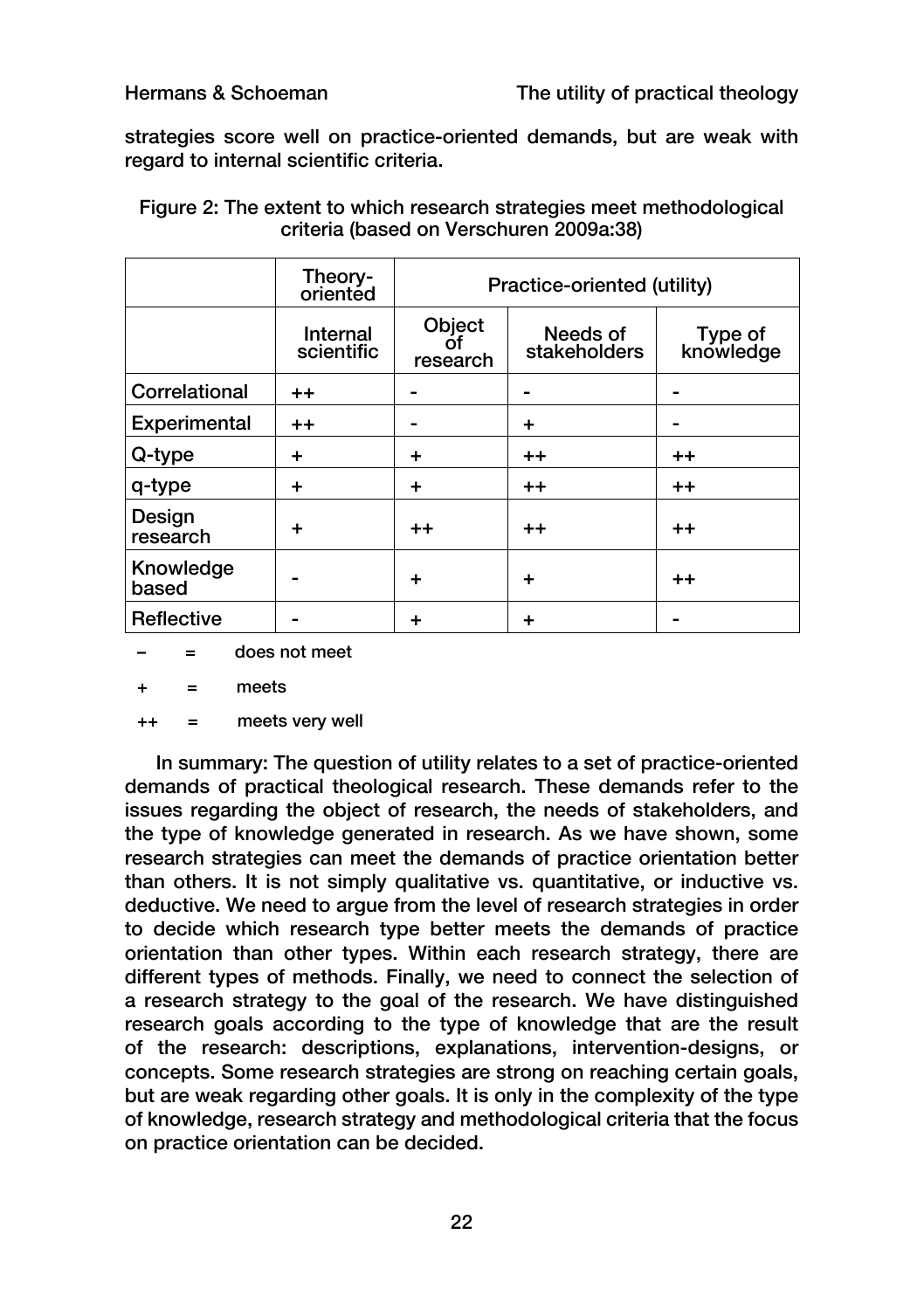### BIBLIOGRAPHY

### Aarts, O.

2010. *Religious diversity and religious involvement. A study of religious markers in Western societies at the end of the twentieth century (diss. Nijmegen)*. Niimegen: ICS.

#### Aarts, O., Need A., te Grotenhuis M. & de Graaf N.D.

2008. Does belonging accompany believing? Correlations and trends in Western Europe and North America between 1981 and 2000. *Review of Religious Research* 50(1):16-34.

#### Bernstein, R.J.

1971. *Praxis and action*. Philadelphia: University of Pennsylvania.

#### Browning, D.

1991. *A fundamental practical theology. Descriptive and strategic proposal*. Minneapolis: Augsburg Fortress.

#### Bruce, S.

2011. *Secularisation. In defense of an unfashionable theory*. Oxford: Oxford University Press.

#### Bryman, A.

2008. *Social research methods*. (4<sup>th</sup> ed.). Oxford: Oxford University Press.

#### Creswel, J.W.

2003. *Research design. Qualitative, quantitative and mixed method approaches*. (2nd ed.). Thousand Oaks: Sage.

#### De Haardt, M., Scherer-Rath, M. & Ganzevoort, R.R. (Eds.)

2014. *Religious stories we live by. Narrative approaches in theology and religious studies*. Leiden: Brill.

#### Glaser, B. & Strauss, A.

1967. *The discovery of grounded theory. Strategies for qualitative research*. Chicago: Aldine.

#### Heimbrock, H.G.

2007. Reconstructing lived religion. In: H.-G. Heimbrock & Ch.P. Scholtz (ed.), *Religion. Immediate experience and mediacy of research*. (Göttingen: Vandenhoeck & Ruprecht), pp. 133-158.

#### Hermans, C.A.M.

2014. From practical theology to practice-oriented theology. The study of lived spirituality and lived religion in late modernity. *International Journal of Practical Theology* 18(1):1-14.

#### James, W.

1961 [1901]. *The varieties of religious experience: A study in human nature*. New York: Collier Books.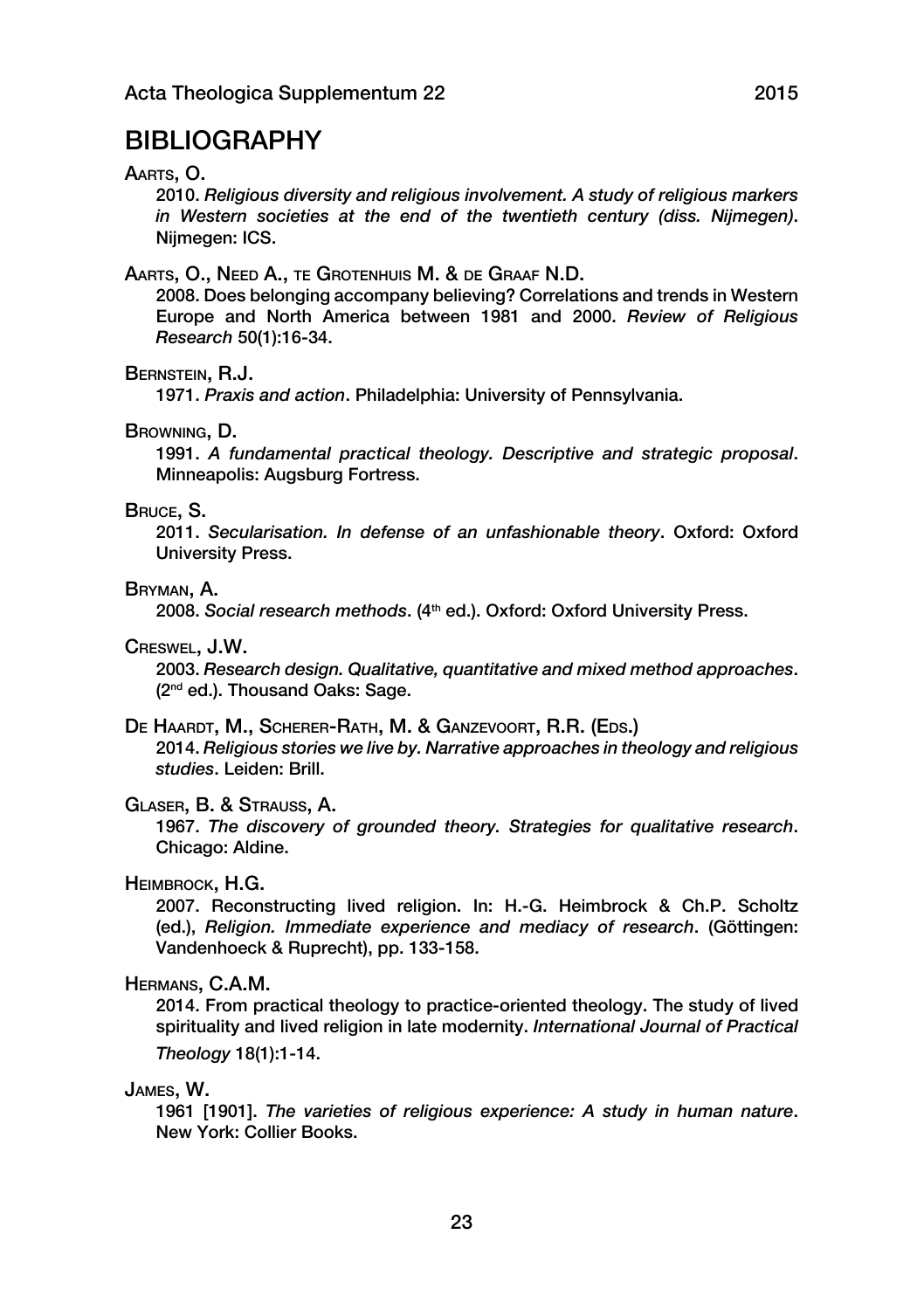#### Jansen, H.

2010. The logic of qualitative survey research and its position in the field of social research methods. *Forum Qualitatie Sozial Research* 11(2):article 11.

#### Keeney, S., McKenna, H., Hasson, F. & McKenna, H.

2010. *The Delphi technique in nursing and health research*. Chichester: Wiley-Blackwell.

#### Kuipers, T.

2001. *Structures in science. Heuristic patterns based on cognitive structures. An advanced textbook in neo-classical philosophy of science*. Dordrecht: Kluwer.

2005. Structures in scientific cognition. A synopsis of structures in science. Heuristic patterns based on cognitive structures. An advanced textbook in Neo-Classical philosophy of science. In: R. Festa, A. Aliseda & J. Peijnenburg (eds.), *Poznan studies in the philosophy of the sciences and the humanities. Cognitive structures in scientific inquiry. Essays in debate with Theo Kuipers* (Amsterdam: Rodopi), pp. 23-92.

2007. Laws, theories and research programs. In: D.V. Gabbay, Thagard P. & Woods J. (eds.), *Handbook of the philosophy of science: General philosophy of science – focal issues* (Amsterdam: Elsevier), pp. 1-95.

#### McKenney, S. & Reeves, Th.C.

2012. *Conducting educational design research*. London: Routledge.

#### Osmer, R.R.

2004. Johannes van der Ven's contribution to the new consensus in practical theologie. In: C.A.M. Hermans & M.E. Moore (eds.), *Hermeneutics and empirical research in practical theology. The contribution of empirical theology by Johannes A. Van der Ven* (Leiden: Brill), pp. 149-168.

2008. *Practical theology. An introduction*. Grand Rapids: William B. Eerdmans.

2011. Practical theology. A current international perspective. *HTS Teologiese studies/Theological Studies* 67(2):156-162.

#### Rahner, K.

1972. *Practical theology in the totality of the theological disciplines. Theological investigations*. New York: Herder & Herder.

#### Stark, R. & Finke, R.

2000. *Acts of faith. Explaining the human side of religion*. Berkeley: University of California Press.

#### Sterkens, C. & Vermeer, P.

2012. Het (on)mogelijke godsdienstonderwijs. Jongeren en religie anno 2011. In:D. Pollefeyt & E. De Boeck (eds.), *Tegenwoordig. J*e.g. *en geloofscommunicatie vandaag* [*Nowaday. Youth and religious communication today*] (Leuven: Acco), pp. 51-77.